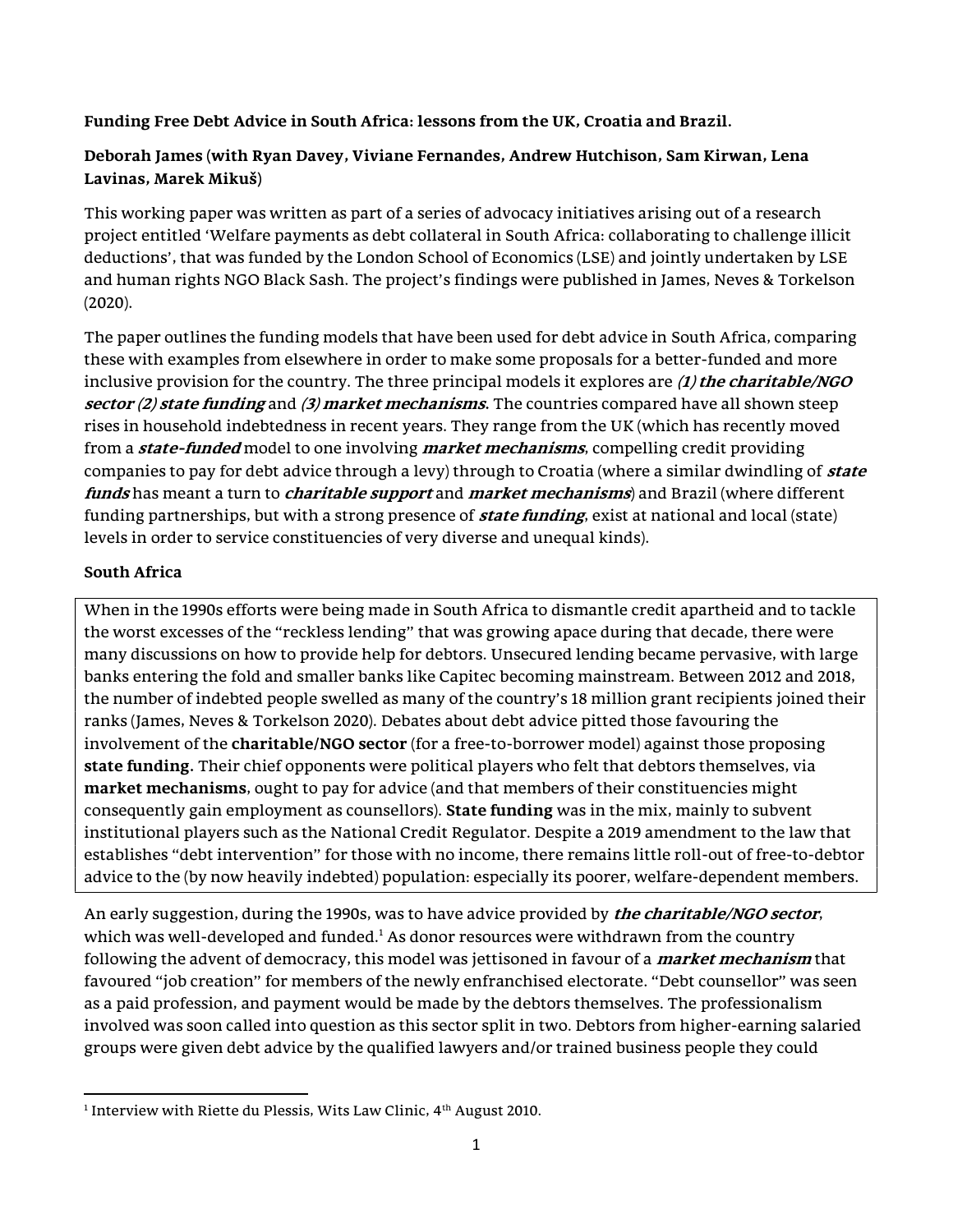afford to pay, while those from the low-pay sector were often fobbed off with untrained or rogue counsellors. Even those advisers with good intentions and training who aimed to service this part of the populace often ended up with failing enterprises. Since they were unable to recoup the miserly sum of R50 that was charged for each advice encounter, many were bound to end up in debt themselves.<sup>2</sup> And with their extremely low levels of training these "barefoot debt counsellors" were no match for the legal experts hired by the creditors whose repayment demands they were trying to deflect (James 2015). Most importantly, the only debt relief measures that existed were "essentially repayment plans" that failed to "provide any actual debt relief in the form of a discharge" (Coetzee 2018: 596).

| <b>Debt Counselling</b>                                               | <b>Credit Ombud</b>                                                 | <b>Debt Advice</b>                                                        |
|-----------------------------------------------------------------------|---------------------------------------------------------------------|---------------------------------------------------------------------------|
| $Free/NGO$ -funded (early 1990s) =><br>(debtor) market-funded (2000s) | Funded by membership fees from<br>creditors                         | Free/charity/NGO-funded=><br>(propose partial (levy-) market-<br>funding) |
| Debt counsellor as new job<br>opportunity                             | Voluntary (many<br>creditor/members left following<br>2014 scandal) | (propose involuntary levy imposed by<br>state)                            |
| Mainly serves middle-class/<br>salaried people with assets            | Mainly serves middle-class/<br>salaried people                      | Serves low-wage people with no<br>assets but regular grant payments       |

## Figure 1: Debt advice provision in South Africa

The option of using a *market mechanism* to charge creditors for advice has not so far been adopted in SA in a manner similar to that adopted in the UK in 2010 (see below), but there are certain parallels. Its closest equivalent can be found in a series of ombud arrangements. The National Credit Act (section 1(39)) stipulates that the National Credit Regulator (with *state funding*) "may" refer any matter to an ombud with jurisdiction. Each of these ombuds covers a different sector (such as long-term insurance, short-term insurance, financial intermediaries, etc): membership is voluntary and members pay contributions and these are used to fund the operations of the ombud. The credit ombud, initially successful in tackling the wave of "reckless lending", fell into disrepute when in 2014 its director was suspended pending the outcome of a probe into financial mismanagement. This led the banks to withdraw their membership and made for a steep dip in its income; it is currently under new leadership.<sup>3</sup> But even in its heyday the ombud's activities had only ever served a small proportion of the population: those with regular salaries/wages.

Meanwhile, the un/underemployed and (partly or wholly) welfare-dependent population of debtors, whose ranks had swelled after 2012 to include approximately 18 million grant recipients (out of a population of 58 million), have so far remained dependent on small-scale initiatives, partly NGO/charity-funded but with injections of *state funding* for specific projects. These include the mostly village-level organisations partnered with the Black Sash, such as Limehill Joint Monitoring Committee, Inter-Church Local Development Agency, Port St Johns Community Law Centre, Botshabelo Unemployed People's Movement, Hope 4 Destiny, Mamadi Advice Office, Refetse Health Care Project, Khutsong Youth Friendly Service and Lorna Mlofana Parents' Movement, all of whom made contributions to the initial research project. Many debtors, however, appear to have remained

 $<sup>2</sup>$  Ibid.</sup>

<sup>3</sup> Interview with Howard Gabriels, Acting Credit Ombudsman, 27th November 2020;

https://www.iol.co.za/business-report/careers/credit-ombud-suspended-pending-probe-outcome-34277395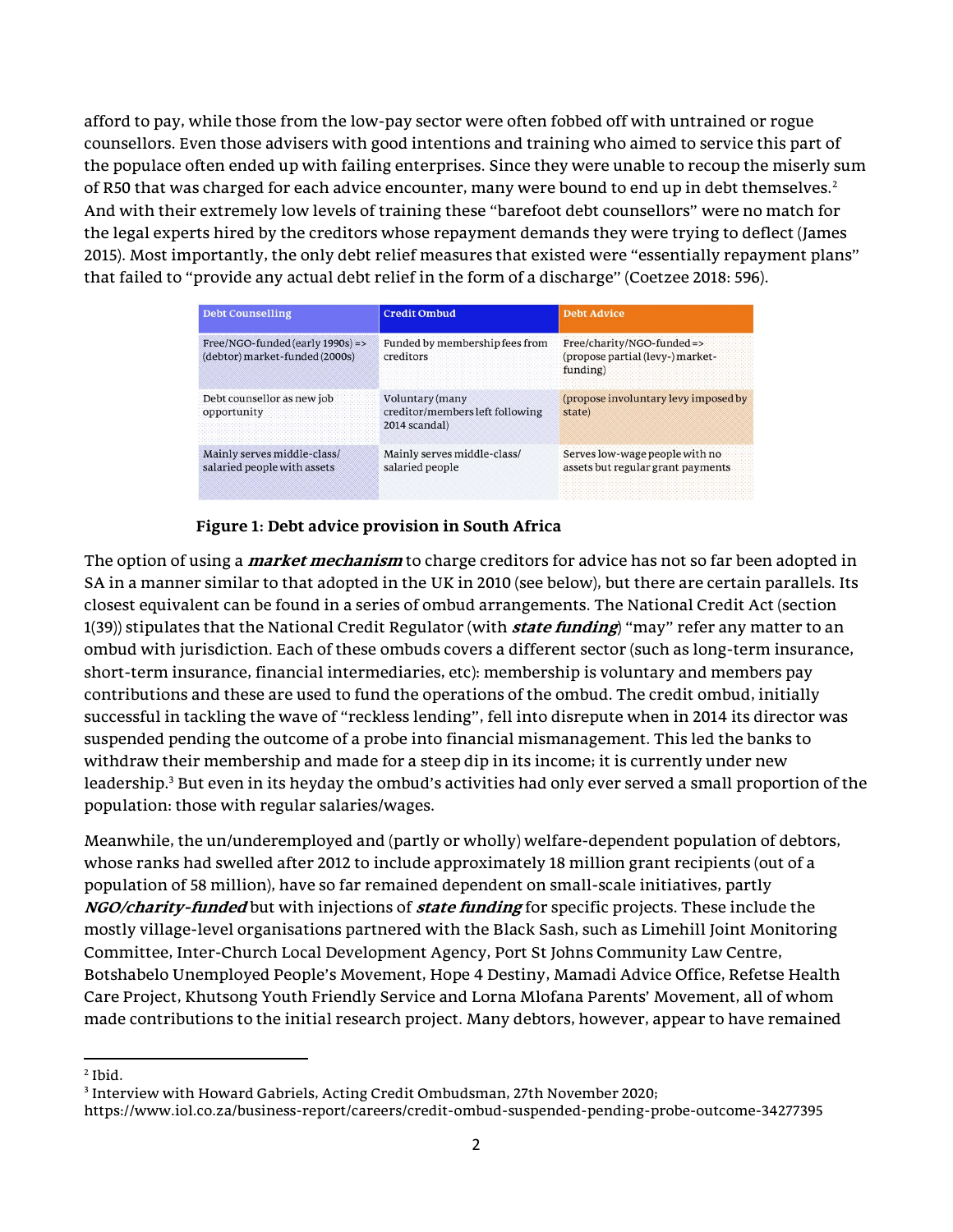without any system of advice or recourse, despite their being at the sharp end of the lending industry's worst practices (James, Neves, Torkelson 2020).

Figure 1 provides a summary of the points made above. By 2019, none of the initiatives discussed above had addressed a fundamental problem: South Africa (like several of the countries discussed below, but to an even greater extent) has an overwhelmingly "advantage to creditor" legal culture (Boraine and Roestoff 2002, 4). As noted earlier, so-called debt relief (including "debt counselling") under the 2005 National Credit Act mainly consisted of enabling "repayment plans" ensuring that lenders would eventually get their money back. Matters looked set to change when, in 2019, an amendment to the 2005 National Credit Act was passed.<sup>4</sup> It was established to enable "debt intervention" - through a swift process of referral to the National Consumer Tribunal - for those who have "no income, no assets". The amendment promised to fulfil the key requirements of debt relief, by both providing help to allay the fears and sense of a lack of control of poor debtors and swiftly enabling insolvency for those who need it. However, many will still – paradoxically – be unable to afford this, while access for others will be restricted by various conditions, prohibitions and eligibility restrictions, as some critics have claimed (Coetzee 2018). One study estimated that "only 0,84% of all consumers earning less than R7500 a month" (the intended target) "would likely qualify "for debt extinguishment under the Bill" (Genesis 2019).

Most important for the current paper is the limited funding available to the bodies concerned: the National Credit Regulator and National Consumer Tribunal. Invited to comment, human rights NGO the Black Sash stressed its support of the aim of the Bill: to accommodate "those who are grant beneficiaries who are considered as a vulnerable group for unsecured debt". It noted "the adverse impact of loans on beneficiaries, especially where the loans are provided fraudulently, illegally and unlawfully by reckless lenders" (Black Sash 2019). It queried, however "whether the Tribunal will be given the necessary support to be able to comply with its extended mandate". The initiative is to be subvented by *the state*, but estimates suggest that the relevant agencies will have insufficient funds to take on the extra work. One estimate has it that the budget for both the NCT and NCR would need to increase by 400% in order to facilitate debt intervention.

"Counselling on financial literacy and access to training", Black Sash advised, "should be at no cost to the applicant" but should rather "be subsidised by the relevant financial institutions" (Black Sash 2019). This draft paper is aimed at finding innovative ways to subvent free-to-debtor advice along the lines suggested here by the Black Sash submission.

# The UK

The UK has numerous forms of debt advice, only some of which are free-to-borrower (the chief concern of the current paper). These different forms have long existed side-by-side in a 'mixed economy'. Despite many tweaks and adjustments to the sector as successive governments introduced changes and reforms promoting greater or lesser levels of state or market involvement, and despite many changes of name and acronym, these different forms continue to co-exist, but with the *market mechanisms* increasingly prevalent. The three chief means of support are: funded by the *charitable/NGO sector* (including donations from companies &/or staffed by volunteer/unpaid labour), **state-funded**, and funded by *market mechanisms* (through money paid in by commercial lending companies). Those

<sup>4</sup> https://www.gov.za/sites/default/files/gcis\_document/201908/42649gon1081.pdf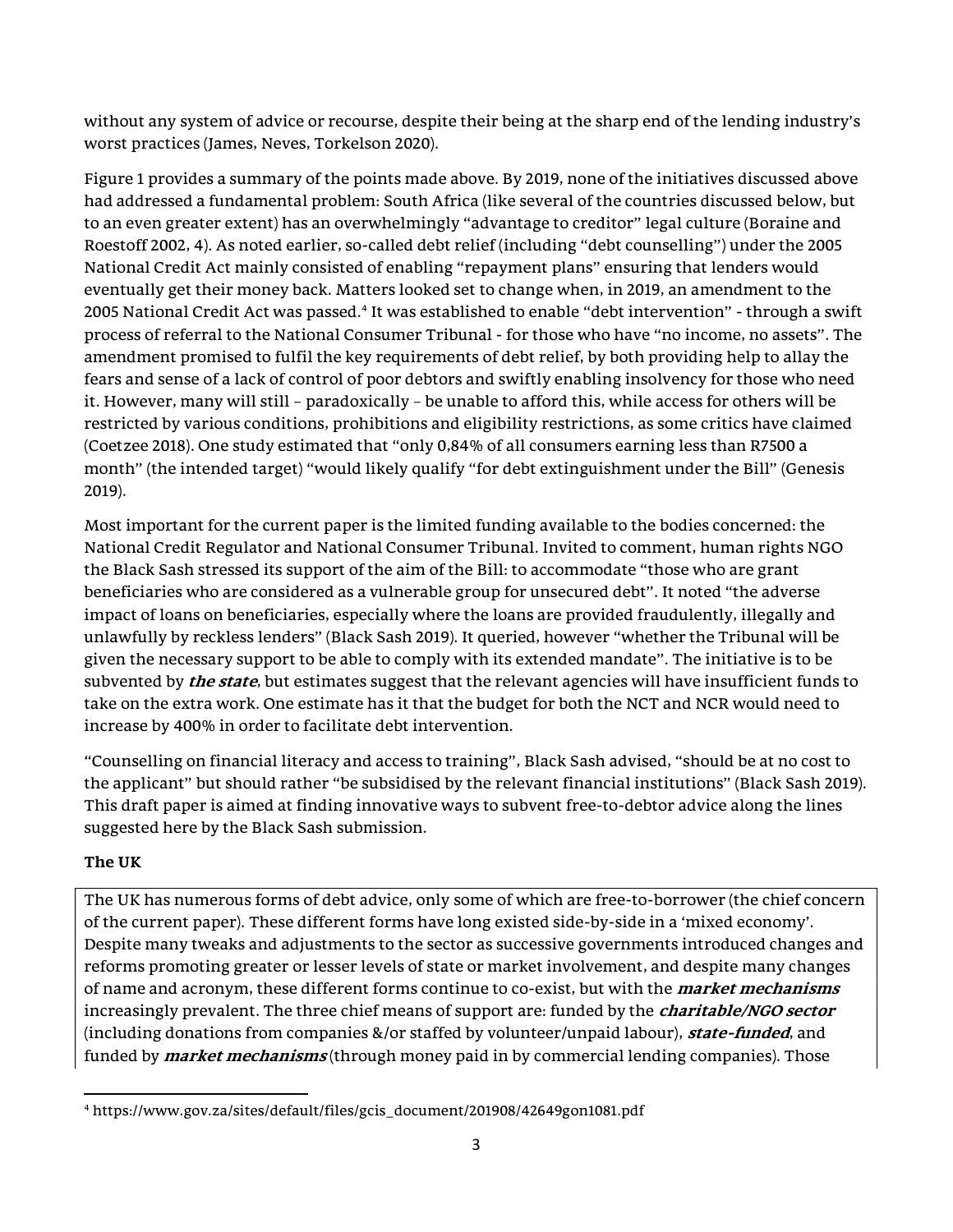funded by *market mechanisms*, in turn, have two subdivisions which have co-existed since 2010. The voluntary one, known as "Fair Share", began in the 1990s under a Conservative Government and remained in place under the Labour Government (1997-2009), while the involuntary one, levy-funded advice, was introduced as politics swung rightwards after 2010 following the defeat of Labour and the establishment of a Conservative/Liberal Democrat Coalition Government. It was intended to make up for the shortfall when *state funding* was cut. These two subdivisions continue to co-exist - albeit sometimes uneasily and despite often being viewed as having irreconcilable intentions.

The UK's mixed economy of debt advice has, for the past decade, veered increasingly towards the use of market mechanisms. These are of two kinds, one voluntary and the other mandatory, which co-exist but sometimes make odd bedfellows. "Fair share"-funded advice follows a kind of "corporate social responsibility" model. It is a voluntary agreement between creditors and debt advisers. A debt advice encounter generally results in a Debt Management Plan that disburses agreed monthly payments to the various creditors.<sup>5</sup> As a way of funding debt advice, those creditors in turn pay back a fixed percentage (ie a "fair share") of the amount they now receive in debt repayments, which is given to the debt advice agency. This model was imported to the UK from the US in 1993, and by 1996 a majority of mainstream consumer credit firms had signed up to make these voluntary contributions (Wyman 2018). Levy-funded advice is an involuntary system that was introduced in order to make up for the shortfall when the Labour Government's *state-funded* scheme was axed by the 2010 Coalition Government. The legislative basis for the levy was the Financial Services Act 2010  $^6$  which amended the Financial Services and Markets Act 2000.<sup>7</sup> The levy had been proposed for a number of years before its eventual introduction, in 2010, when it was used to fund what eventually became the Money Advice Service (MAS). By 2012, the MAS, funded in this manner, had been "given a statutory duty to work with partners to improve the availability, quality and consistency of debt advice across the UK".<sup>8</sup> The levy was at this stage collected by the FSA (Financial Services Authority). $^9$ 

The Act introducing this levy was aimed at taxing all corporations and companies (glossed as "payment institutions") that lend money via automated systems, ie electronically. It required all "electronic money issuers", besides paying other statutory fees, to "contribute towards the cost of the Consumer Financial Education Body (CFEB)" (as MAS was then known). The levy varies depending on the size of the institution and extent of its business.<sup>10</sup> By 2021 a system had emerged, in which the DWP (Department of Work and Pensions) determines the annual amount, the FCA (Financial Conduct

<sup>5</sup> https://capuk.org/connect/policy-and-government/the-case-for-fairshare#:~:text=Fair%20Share%20is%20a%20voluntary%20agreement%20between%20creditors,out%20the%20ma ny%20advantages%20of%20this%20funding%20model.

<sup>6</sup> https://www.legislation.gov.uk/ukpga/2010/28/schedule/1

<sup>7</sup> https://www.legislation.gov.uk/ukpga/2000/8/schedule/1A

<sup>8</sup> https://www.moneyadviceservice.org.uk/en/corporate/money-advice-service-and-funding-of-debt-adviceservices

<sup>9</sup> see https://webarchive.nationalarchives.gov.uk/20121119152627/http://www.fsa.gov.uk/pubs/cp/cp10\_24.pdf p.29 onwards, and

https://webarchive.nationalarchives.gov.uk/20121119120120/http://www.fsa.gov.uk/pubs/cp/cp11\_02.pdf p.91 onwards.

 $10$  For example, in 2010/11, the minimum statutory fee paid by smaller "payment institutions" was £400, and the minimum additional levy was £10. It was calculated that the 470 small "payment institutions" would have contributed £4,700 towards recovery of the costs of debt advice (FSA 2010a: 31).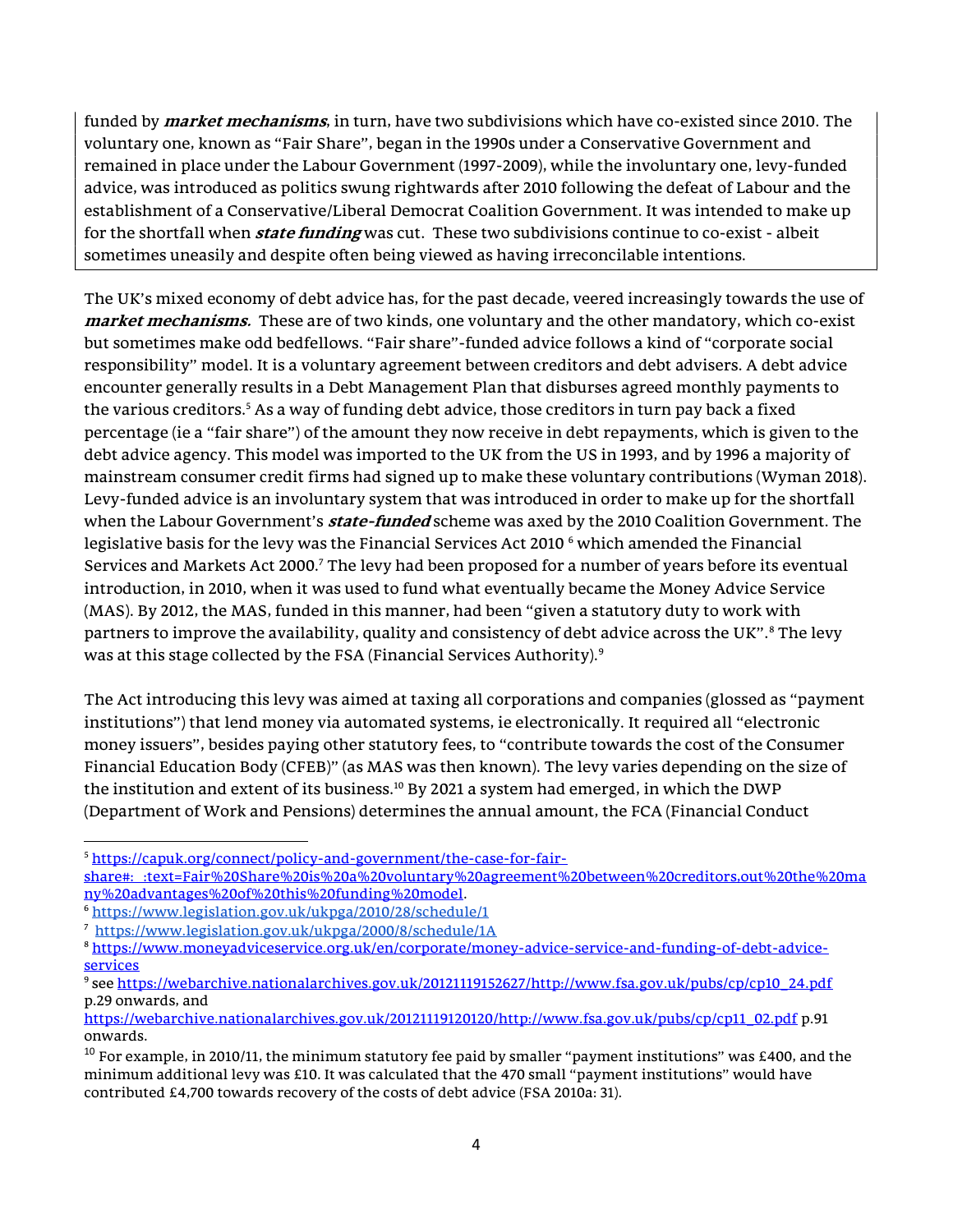Authority – as the FSA has now become) levies the financial services sector, and the money is passed to MaPS (Money and Pensions Service - an "arm's-length body, sponsored by the Department for Work and Pensions"<sup>11</sup>) which controls how it is spent. Debt advice funding is divided equally between home finance firms (mortgages etc) and the consumer credit industry. This was about £65 million for 2020, but there has been an additional £38 million extra funding allocated because of the Covid-19 pandemic.<sup>12</sup>

If we compare the two market mechanisms (see Figure 2), the levy model is seen as having certain advantages over the "fair share" model. It decouples funding from outcomes (unlike the "fair share" model which ties agency income to the amounts that creditors manage to recoup in repayments from debtors), and is also seen as being fairer. (The "fair share" model has been seen as not entirely fair, because when a debt adviser counsels a client and lays out a Debt Management Plan for paying creditors in instalments, a wider variety of organisations will stand to benefit from recouping their debts than those actually paying that "fair share": ie not just banks and other financial services firms, but also telecoms providers, electricity and water providers, local councils, and the tax office. Peter Wyman who reviewed debt advice funding in 2019 said that "to the extent that debt advice assists organisations in recovering debts, they should pay for it. This is not universally the case now" (208: 24). The levy system is, in contrast, seen as a relatively stable source of income for debt advice, though it remains the case that telecoms providers and other agencies have, over time, become "unintended" creditors who do not pay that levy.

There have been criticisms of this system. The biggest problem from the perspective of debt advisers – who are the end users of the funding - is the targets and conditions that accompany the levy.<sup>13</sup> First, the funding comes with unrealistically high targets for advisers; there is an expectation that the money "needs to be used as effectively and efficiently as possible" (MAS 2011-12, p.2). Second, there is a sense of unfairness as some corporations find themselves paying via *both* schemes. "The financial services industry…are already directly funding some provision as part of their Corporate Social Responsibility [ie via Fair Share]…They may stop that first funding route because…who wants to pay for it twice?" said one funder (IFF 2012, p.119).

There is, then, an eye kept on getting "best value" for the creditors paying the levy, with an implication that pushing the levy too high or not meeting the targets by delivering enough "completed" cases risks the creditors cutting down either on forbearance or on the funding they give elsewhere (like through "fair share"). Although the levy does not *explicitly* drive an expectation of creditor repayment in the same way as "fair share" funding can, there is *still* a creditor-related pressure involved.

All in all, critiques have been levelled about the independence of the sector; about the fact that debt advice funded by creditors - under either "fair share" or the levy - means "you are part of the system", and that that system "is in the business of keeping people in the orbit of creditors". Debt advice as

<sup>11</sup> https://moneyandpensionsservice.org.uk/who-we-are/

 $12$  On the levy for 2020, see https://www.fca.org.uk/publication/consultation/cp20-06.pdf and https://www.fca.org.uk/publication/policy/ps20-07.pdf

<sup>&</sup>lt;sup>13</sup> Written communication with Michael Agboh Davison, October  $11<sup>th</sup>$  2020. See research published by the IMA (Institute of Money Advisers) which underlines this: https://www.i-m-a.org.uk/workload-conditions-andwellbeing-in-the-money-advice-sector/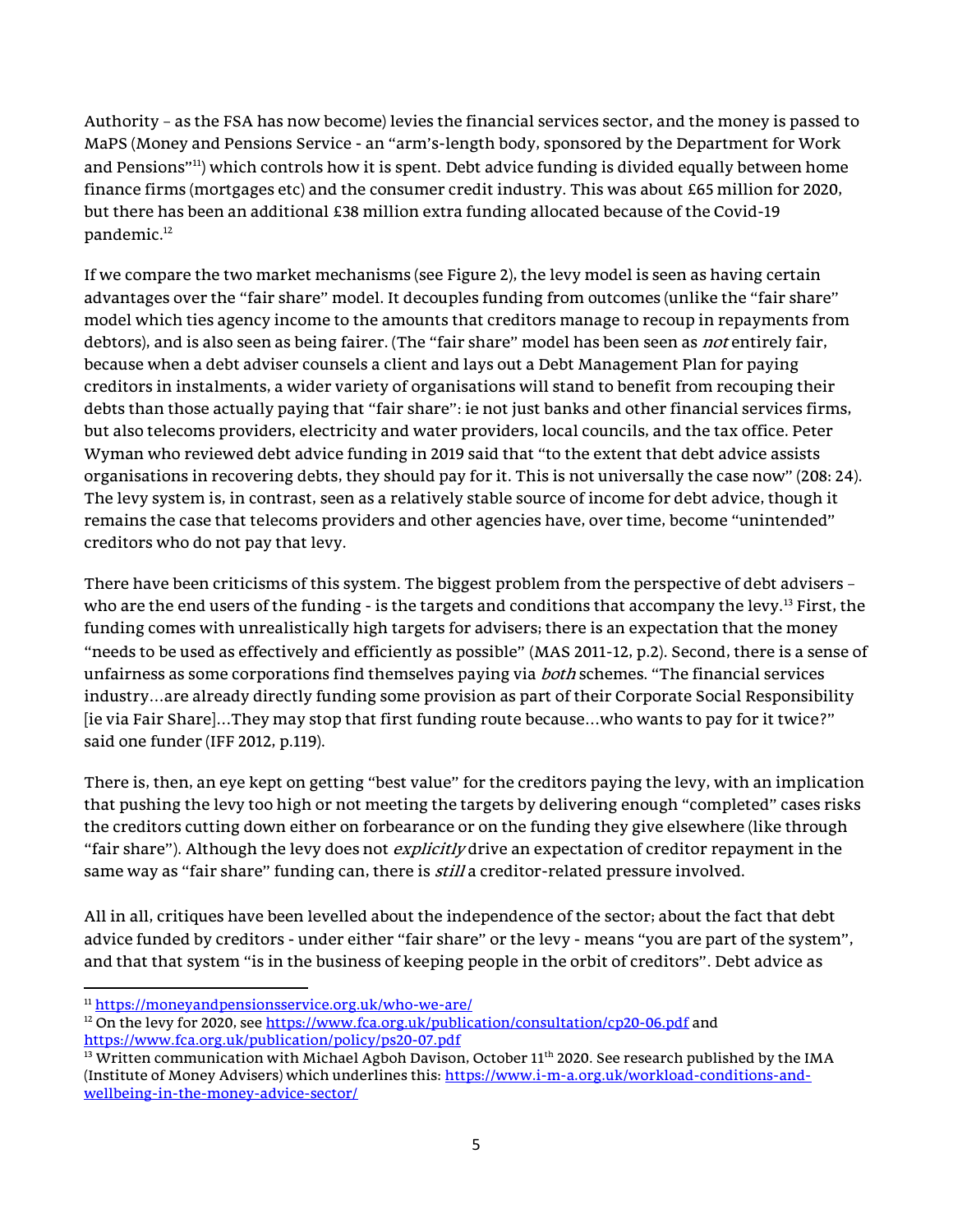implemented by the MAS was promoted as a "win-win" solution: one that achieves benefits for debtors and creditors alike (the latter, presumably because the government experiences pressure to justify the levy to big financial companies). Debt advice funded by a *market mechanism* in this way also favours those indebted people with disposable income (Davey 2017, 2020), and/or promotes the practice of debtors making small token payments which ultimately keep people connected to their lenders until the day when their circumstances improve. There was also criticism of the MAS itself. With the auditing, quality assurance and box-ticking increasingly ramped up, the system was becoming more bureaucratic, establishing a triage system which means clients only got the "tailored advice" if they are identified as having the greater level of need. In contrast to this *market mechanism*, the funding models which seem to work best for clients, claimed one adviser, are those housing associations and foundations related to professions (e.g. the Charity for Civil Servants, $14$  or Perennial, the Horticulture Industry Charity<sup>15</sup> – both of which offer debt advice). These deal with restricted groups rather than the whole public and are self-funded or *charity-funded* in a way that does not depend on the credit industry. This usually translates into higher pay and better working conditions for the debt advisers, and lower – or no – numeric "targets".

In addition, austerity policies have taken their toll. At about the time, in 2010, when official government policy was to cut funding across the board, advice services were hit hard. Advice offices, strapped for cash, were forced (for example in Plymouth) to see 60% more clients every week than before – often driving them in desperation to seek for those clients among sectors (like the homeless) who are in no position to pay. These cuts have seen an increase in advice run by volunteers, often church-based and aimed at the poorest and most vulnerable (Davey 2020). This is an indication that the charity-funded sector remains very important and is indeed becoming more so. A potentially fairer option, suggests Davey, would be a bolder levy than the UK's current one. Funding needs to be provided in such a way as to meet the need, irrespective of numerical targets and so-called "efficiency", and so as to offer more tailored solutions. With a levy option, it seems the amount of funding rather than the mechanism is crucial.

| voluntary - "fair share"                                                                                        | mandatory - levy based on "polluter pays" idea                                                                        |
|-----------------------------------------------------------------------------------------------------------------|-----------------------------------------------------------------------------------------------------------------------|
| Introduced in 1993, from the US                                                                                 | Introduced in 2010, when state funding<br>withdrawn                                                                   |
| Debt advice => Debt Management Plan. Creditor<br>gets repayments; debt advice agency receives a<br>"fair share" | Requires all "payment institutions"/"electronic<br>money issuers" to contribute towards Money<br>Advice Service (MAS) |
| Yielded uncertain returns                                                                                       | Yielded £65 million in 2020 - divided between<br>home finance and consumer credit firms                               |

## Figure 2: "Fair share" and levy compared

In sum, despite changes over the past two decades, often aimed at reforming advice and delivering better efficiency and "value for money", the three funding systems continue to exist side-by-side, amounting to a "mixed provision" (Wyman 2018).

<sup>14</sup> https://www.foryoubyyou.org.uk/about-us/who-we-help

<sup>15</sup> https://perennial.org.uk/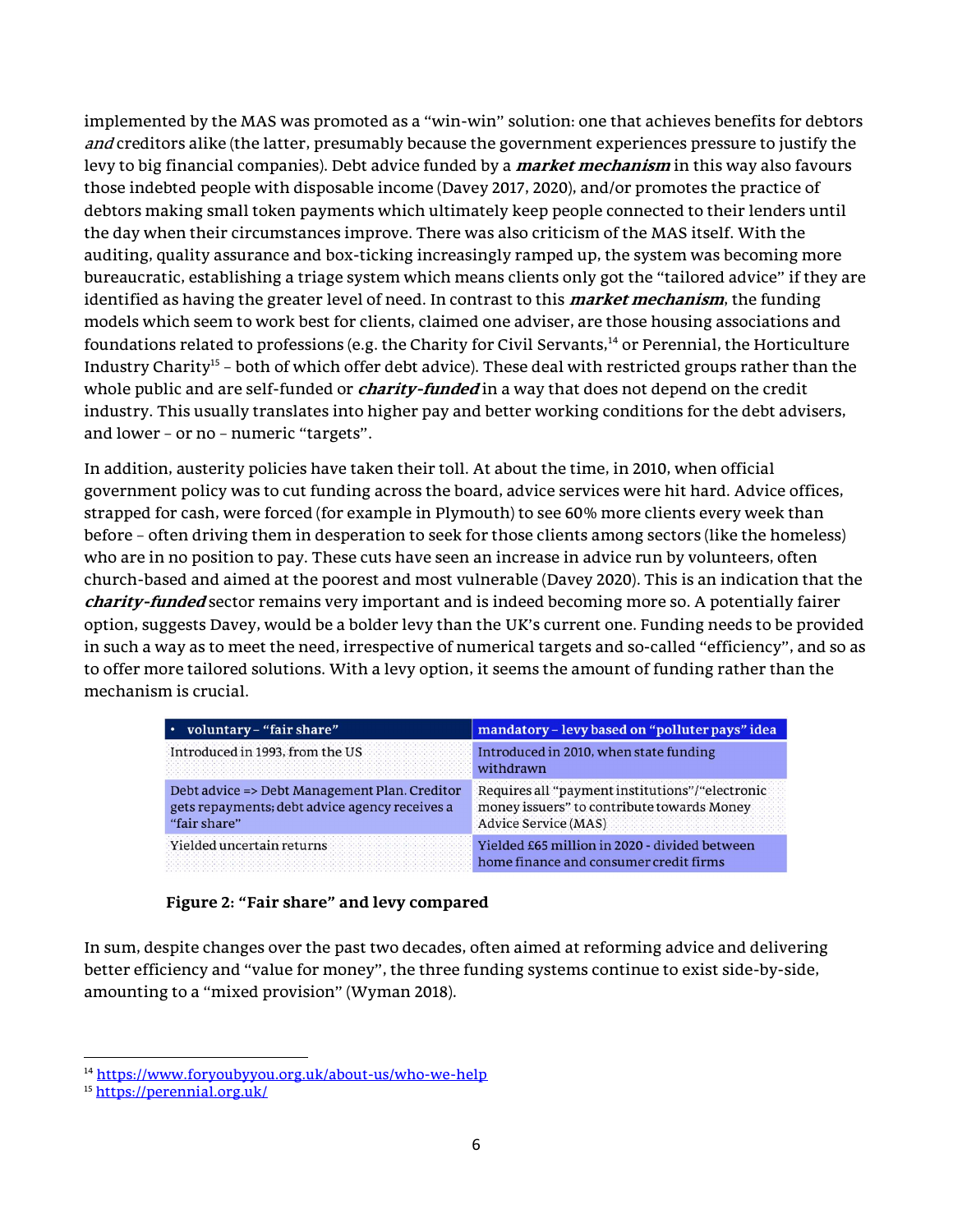#### Eastern Europe – Croatia

In general, free debt advice in Eastern Europe, which has been characterized as a semi-periphery of the global economy (Mikuš and Rodik in press), is underdeveloped, with the exception of Poland where consumer protection and consumer rights organizations are believed to be relatively strong. For example, in Slovakia there are several financial education initiatives, usually funded via *market* mechanisms by specific businesses (especially banks), but the only real debt advice is that provided as part of personal bankruptcy proceedings; something that (following their liberalization in 2017) rapidly became a very popular option for overindebted people. In Croatia specifically, a debt "boom" in the 2000s was driven by practices of foreign-owned banks, often lending in Swiss francs, that targeted Croatian borrowers. By 2008, Croatia had among the highest rates in Eastern Europe of household debt in relation to GDP and disposable income. After the boom, households struggled with their often risky and excessive liabilities. It was to meet this need that certain types of debt advice were made available. Fully free-to-debtor advice is provided on an unsystematic and semi-professionalized (or fully nonprofessional) basis mainly by the *charitable/NGO sector* – through various NGOs and informal groups dealing with debt issues - with a small but dwindling amount of *state funding*.

In Croatia, debt advice receives a dwindling subsidy from **state funds** and is mainly funded by the charitable/NGO sector. It is done most systematically and extensively by the Association Franc/Udruga Franak. This started as an NGO/movement of Swiss Franc debtors (Mikuš 2019). They have one paid person plus a team of collaborators (including lawyers) who routinely respond to legal questions of various kinds by email and on the phone. They also do relatively regular (more or less monthly) consultation sessions in Zagreb as well as less frequently in other places in Croatia. Most of their funding comes from national *state funding* sources for civil society/NGOs, plus they have some income from their (low) membership fees. The NGO also relies extensively on unpaid voluntary labour.

There is also a number of general-purpose consumer protection NGOs that deal with consumer complaints (including debt-related ones), requests for advice, and so on. Six of them used to be organized in the Croatian Union of Consumer Protection Associations (known as Potrošac (Consumer)), each of which ran its own consumer advice centres (savjetovaliste) with modest but steady state funding. However, in 2018 the government drastically cut the funding earmarked for such NGOs. The Potrošač Union came to an end and most advice centres of its former members were either similarly terminated or survive largely on the limited local government funding. The government took over its main service of advising consumers in 2019. The data on the first year of functioning of this service - as a phone line operated part-time by three staffers of the Ministry of Economy - showed that there was a big drop in the number of queries received compared to the years before when the Potrošač network of advice centres was still active. The provision had reduced although the demand for advice was not necessarily diminishing.

Other than that, there are various debt-related *NGOs* and informal initiatives that are smaller and less active than Association Franc and that provide some free advice on an informal, small-scale basis. They probably also mostly rely on national and local *state funding* for NGOs (if they have the capacity to apply for such funding) and voluntary labour, and in some cases perhaps also one-off donations secured through links with political parties or individual officials.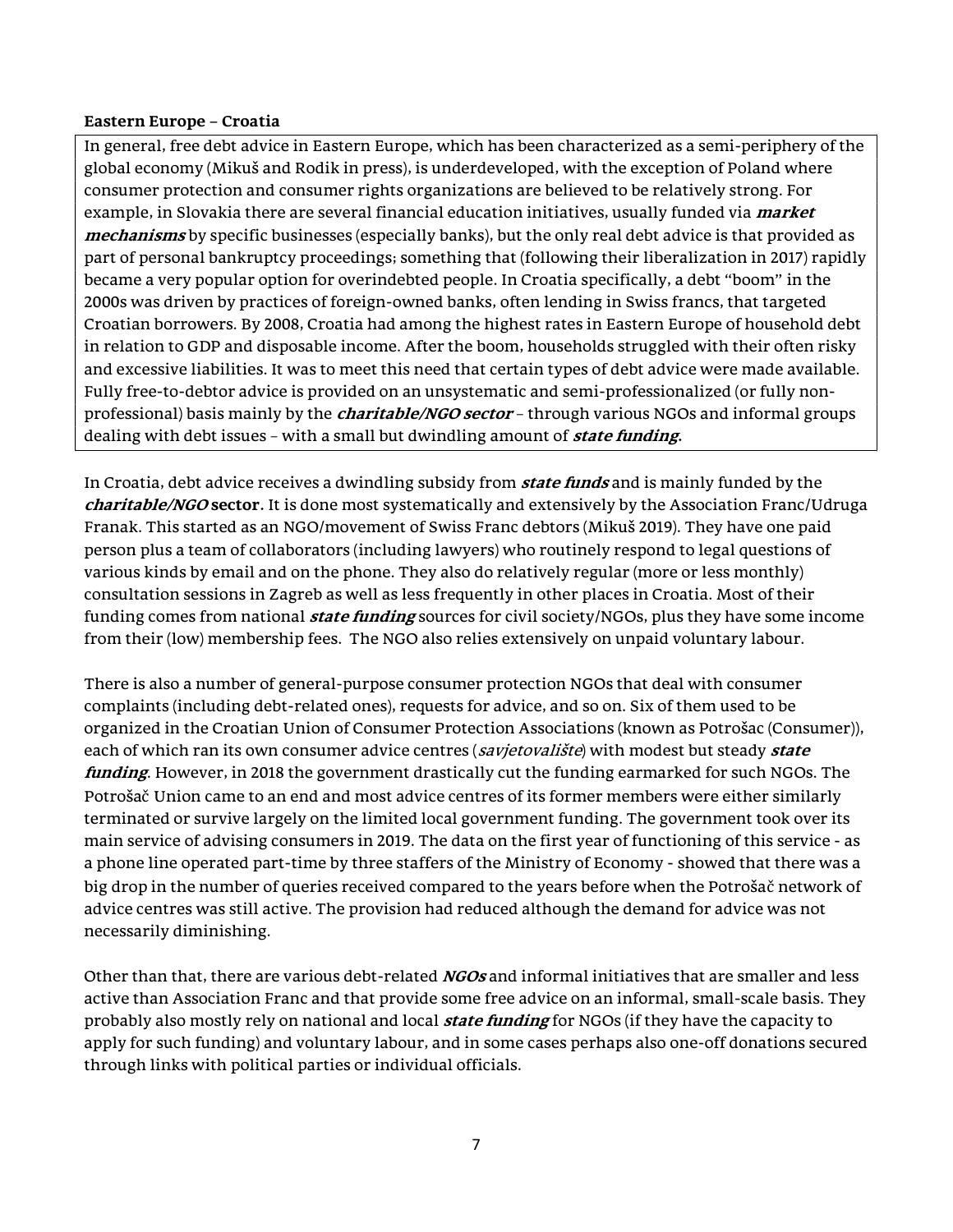Debt advice funded by a *market mechanism* includes a few small for-profit firms that specialize in financial advice and credit mediation for overindebted people - something like mortgage brokering except these loans are usually not mortgages. Instead, they refinance consumer loans for people who are heavily indebted, often to multiple creditors, often subject to debt enforcement proceedings and struggling to access mainstream refinancing loans to consolidate their obligations, reduce interest paid and get out of illiquidity. This is a substantial population in Croatia – in the end of 2017, eight percent of the entire population was subjected to the most common type of debt enforcement proceedings (Mikuš 2020: 242) – and some entrepreneurs recognized this as a market niche that is underserved. In addition to mediating between these people and (mostly smaller) banks who are willing to lend to them (which involves sorting out the client's balance sheet, presenting their case to the bank appropriately etc.), they sometimes also provide intermediary loans to these people, so that they can start repaying their liabilities and hopefully get the original creditors to suspend the enforcement proceedings. The aim is to enable the debtor to become liquid and creditworthy for the potential new creditor (one interlocutor called this "cleaning" the client). The service of credit mediation for the overindebted is typically free unless the refinancing deal is closed (or the intermediary loan provided) but there is no doubt that these are profit-driven ventures funded through *market mechanisms*. If a new refinancing loan is issued, the companies charge a certain percentage of the principal as their fee. This also means that the most overindebted people – those unable to obtain a refinancing loan even with the aid of these companies – cannot benefit from this type of advice and depend on the patchy provision of advice from NGOs.

It is worth noting that Croatia also has the legal institution of personal bankruptcy (formally consumer bankruptcy). The law recognizes the possibility of out-of-court and in-court bankruptcy proceedings. Out-of-court proceedings (essentially a settlement between the debtor and the creditors) includes an element of debt advice, which the applicants can access for free in some of the branches in the extensive network of the state-owned company Fina, better known for its central role in the muchcriticized system of debt enforcement (Mikuš 2020). The Consumer Bankruptcy Act stipulates that entities other than Fina can obtain permission to run their consumer bankruptcy advice centres, but this has not yet happened in practice. Essentially, licensed Fina "mediators" (as the law describes them) help applicants map their balance sheets and run negotiations between them and their creditors, which should result in an agreement on a repayment plan. However, in the first four and a half years of the existence of the consumer bankruptcy institute (January 2016 – June 2020), only 1,258 applications for out-of-court consumer bankruptcy have been received, only 16 of which resulted in at least partial settlement. Most of the applications were likely filed *pro forma* because a failed out-of-court settlement had been a prerequisite for in-court bankruptcy before 2019. In-court bankruptcy does not contain any element of debt advice.

### Brazil

Brazil, like many other countries, has seen a sharp rise in indebtedness. According to the Brazilian Central Bank, in 2005, only 17 percent of the disposable income of all households was affected by debt, but by 2021 it had reached 55 percent. A survey carried out by the National Confederation of Trade in Goods, Services and Tourism, of Rio de Janeiro, states that 66.5% of Brazilian families are indebted, with about a quarter being in default. Other estimates indicate that 61.4 million people (out of 212 million) defaulted in December 2020. In 2010, the country saw the emergence of a variety of initiatives, many conceptualised as centred on "financial education" or "consumer protection". Most involve a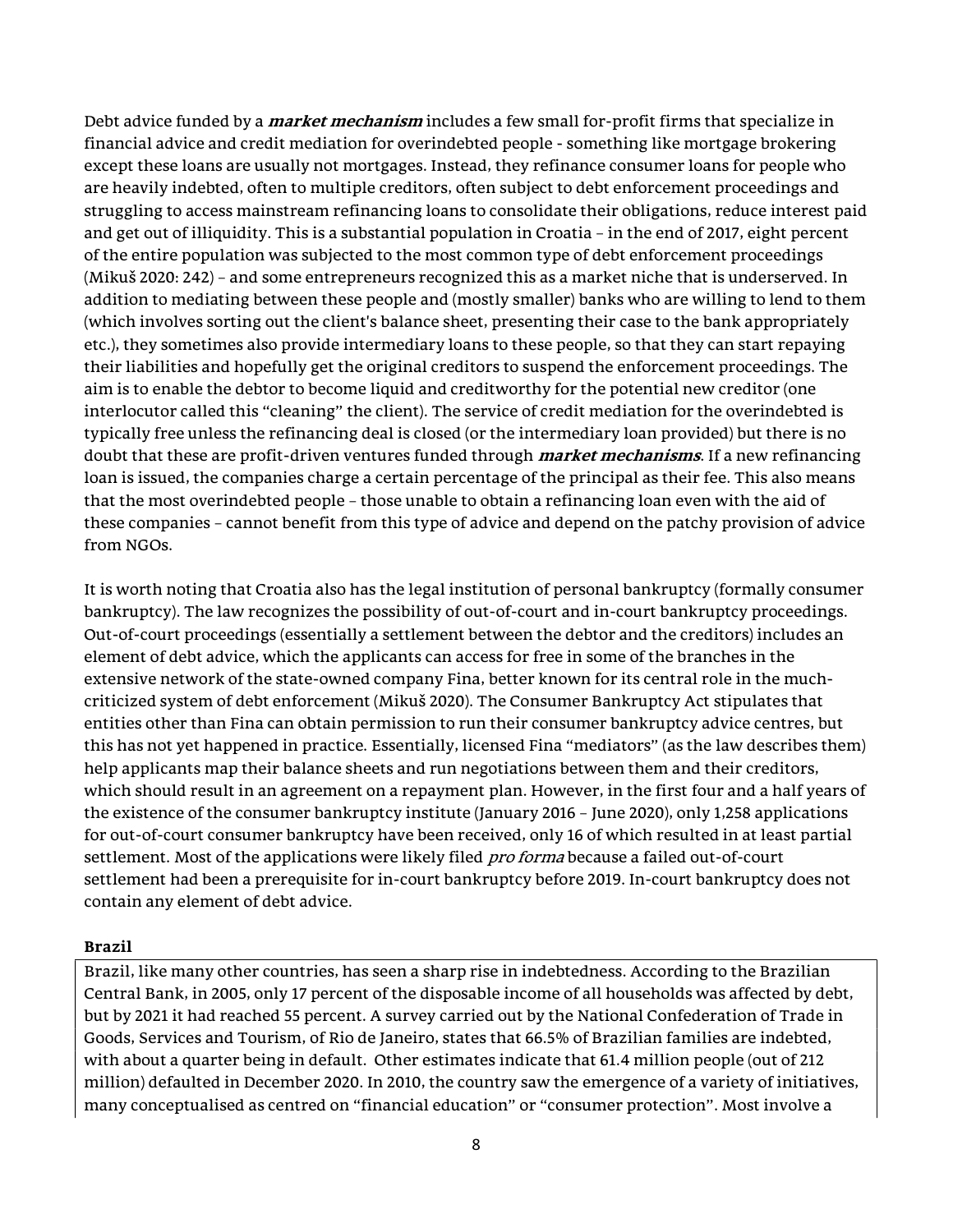mixture of support types, combining *state funding, market mechanisms* and *charitable sources*. Some are underpinned by relatively complex partnership models that combine different types of funding sources. They range from federal initiatives (themselves combining *state* and *charitable/non*profit funding) through local ones specific to individual states (those discussed here are limited to the State of Rio de Janeiro).

From 2004 on, during Lula's presidency, consumer credit was newly extended to the population and the idea of "financial inclusion", led by the state, became a guiding principle. Like many other countries following the 2007/8 financial crisis, Brazil had been influenced by World Bank and G20 principles for innovative financial inclusion. This meant that it did not act to "expand social protection networks, hone poverty-fighting programs, and/or increase social spending on meeting basic demands ranging from shelter to food security and healthcare". Instead it adapted "remedies from the financial sector in the attempt to mitigate the effects of (future and present) crises on the most vulnerable in society" (Lavinas 2017). Lavinas offers a trenchant critique of such approaches, pointing to the irony involved in favouring the "financial inclusion" of low-income families and of orienting them to take out loans and rely on the *market*/financial sector to meet their needs rather than on the *state* for the provision of welfare and the protection of welfare benefits.

"Financial inclusion", in short, has resulted in an avalanche of problems associated with householders' mounting debts to the financial sector. A range of civil society entities have collaborated to defend people in this kind of situation, and to ensure and protect consumer rights in general. Many of these are linked to the judiciary, such as associations of Public Defenders and Public Prosecutors at both national and state level (equivalent to provinces in South Africa). The Justice Department hosts the state-funded National Consumer Secretariat (SENACON) which is in charge of promoting consumer rights and drafting and implementing national policies towards that end. There are also *non-profit* organizations - such as BRASILCON (Brazilian Institute of Consumer Rights and Policy) - that bring together lawyers, law professors and students to organize seminars, publish reports, and launch national campaigns. Non-profit entities may or may not charge to assist citizens when they seek guidance to enforce their consumer rights. One of the best-known of these is IDEC (Brazilian Institute for Consumer Defence), which offers free online debt advice. Although it does not provide individual legal assistance, it gives the option to its more than 730,000 members to take class action against companies.

New initiatives aimed at combating over-indebtedness have also emerged, and consumer protection organizations have joined the effort. "Financial education" and debt advice have been funded through a variety of partnerships. In 2010 the Brazilian Central Bank Forum on Financial Inclusion was created as the result of a joint action between a number of national-level institutions: "the Ministry of Finance, Justice, Social Affairs, the Exchange Commission of Brazil, the National Superintendence for Pension Funds, and the National Superintendence for Private Insurance, among others" (Lavinas 2017:86). The resulting federal initiative, the National Strategy for Financial Education ENEF/AEF, came into being in 2011. Although partly *state-funded*, it involves partnerships with the *charitable/non-profit sector* and other parts of civil society, as well as some *market mechanisms*. It was created to "contribute to the efficiency and soundness of financial, capital, insurance, and pension funds markets" (Lavinas 2017: 87), through projects co-ordinated by AEF-Brazil (Association of Financial Education in Brazil). Focused on prioritizing financial education across the nation, AEF operates by developing social and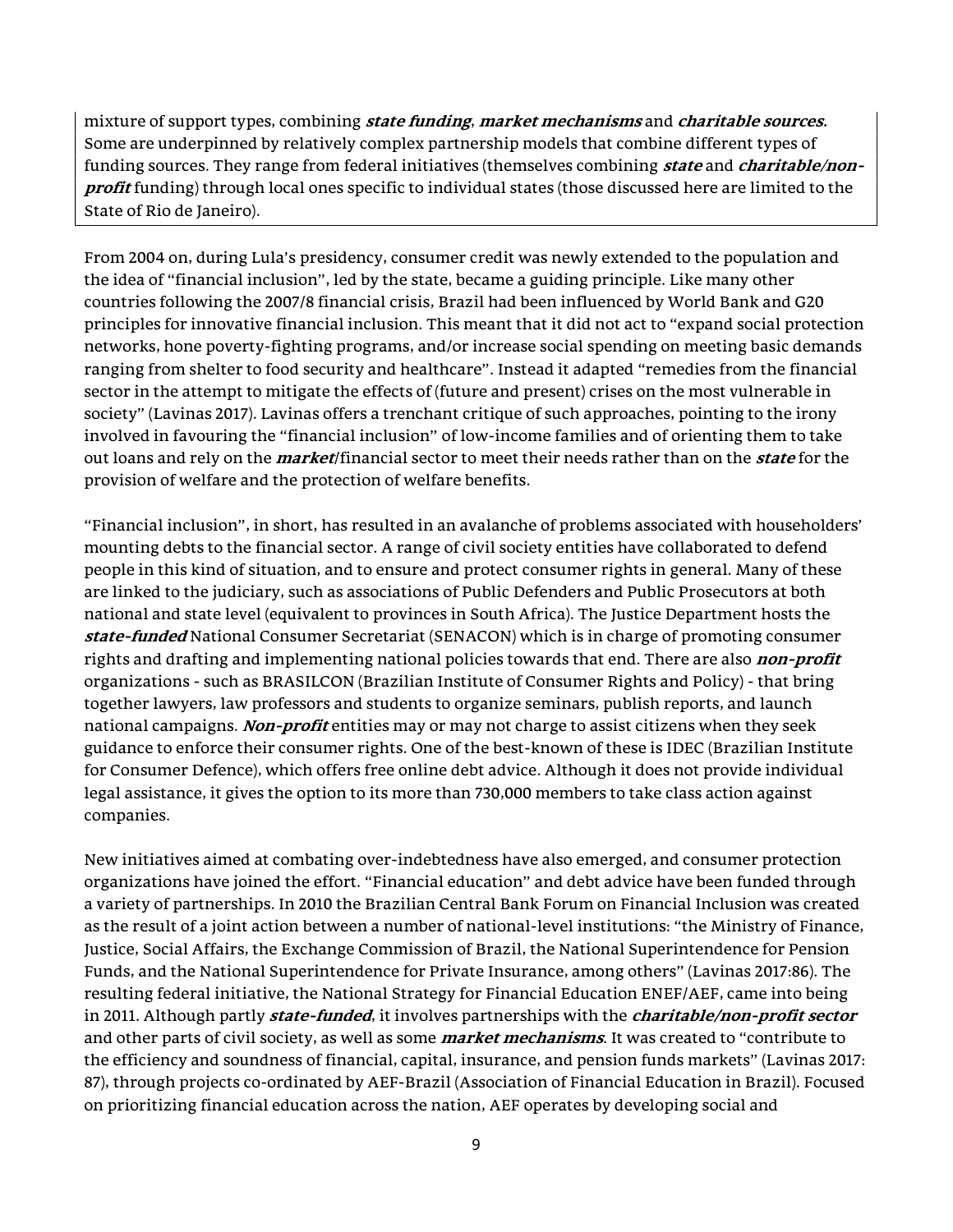educational technologies, aiming to make them available to society, and doing so free of charge. It is a non-profit organization, qualified as an OSCIP (Civil Society Organization of Public Interest). It operates based on partnerships, whether through support or sponsorships for project feasibility or through institutional cooperation. AEF-Brazil's portfolio for projects and initiatives are sponsored or supported in their development by *market* enterprises, *state* or *charitable/non-profit* entities that understand financial education as contributing towards their institutional objectives.

Local initiatives at state level<sup>16</sup> (in this case centred on the state of Rio de Janeiro) similarly involve the merging and partnering of **state-funded** institutions such as the Public Defender's Office with other organisations and funding sources, including volunteers and interns, but with a strong public orientation. They include *NUDECON* (the Consumer Protection Centre), an organ of the Public Defender's Office of the State of Rio de Janeiro. Its main objective is the protection and promotion of the rights of low-income consumers, small-scale business owners, etc. A group of experts – whether public defenders or interns - offers legal support for people to negotiate their debts with financial institutions. They offer some financial advice and preside over "conciliation hearings" which attempt to produce agreements between their client/advisees and the representatives of financial institutions. The aimed-at result is the renegotiation of the debt (eg timing and amount of repayments, amount of interest, etc) between the two parties, as well as the "clearing" of debtors' names and - somewhat like "cleaning" in Croatia - to stop creditors pestering them (Fernandes 2020). They also include the *Escola* de Educação Financeira (Financial Education School), now renamed "The Rioprevidência School of Social Security Education". It was founded in 2011 to deal with the growth (which far exceeded legal limits) of payroll loans to state employees, and in anticipation of Rioprevidência and the creation of the fully-funded pension plan. As it now stands it is a partnership between the Government of the State of Rio de Janeiro, Rioprevidência (Social Security of Rio de Janeiro) and the Securities and Exchange Commission. Experts work as volunteers offering lectures and short courses on financial education, covering topics such as "Private Pension - everything you need to know", "Financial Education - The Path to Financial Prosperity", "Banking Contracts and Over-indebtedness", and "Talking About Money – not just talking about numbers". Besides the courses, they have a monthly "Doctor Finance Service" – a financial planner expert who offers individual or family financial advice (lasting approximately 45 minutes) where personal financial issues can be discussed.

A further, public and **state-funded** service, Consumidor.gov.br, is a web-based facility for the alternative solution of consumer conflicts, allowing direct dialogue between consumers and companies from various sectors (schools, banks, telecoms, publishers, restaurants, e-commerce, utilities, construction companies and real estate companies, among others). It is an online platform for information, interaction and data sharing, monitored by Procons (a municipal or state institution designed to protect and defend consumer rights) and the National Consumer Secretariat of the Ministry of Justice.

Among Brazil's various initiatives, there are some that have a closer bearing on the case of South Africa's welfare recipients than others. These include forms of protection aimed at state pensioners, many of whom were harassed by banks and became easy prey to abusive loans that were often made without their consent. In response, consumer protection organizations filed a bill to enforce the

<sup>&</sup>lt;sup>16</sup> Equivalent to South Africa's provinces.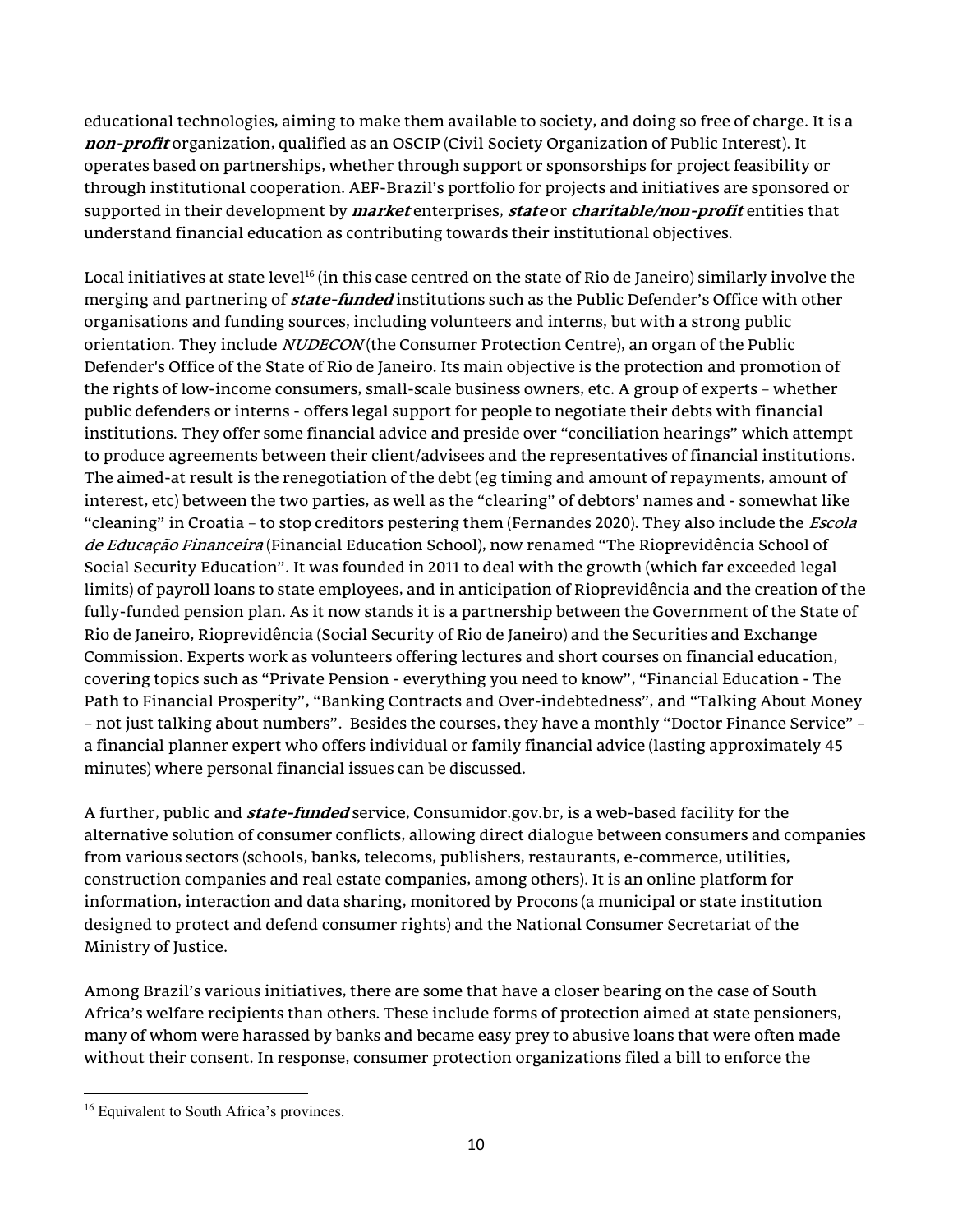Statute of the Elderly, created in 2003. In 2012, as a result of two years' worth of work by the Commission of Jurists for the Update of the Consumer Defence Code, Senate Bill No. 283/2012 came into being. It went on to the House of Representatives where it was renamed the Bill Against Over-Indebtedness. After stalling for a few years, debate on the Bill resumed in 2019, due in part to the need to renegotiate debts because of the social and economic crisis caused by the Covid-19 pandemic. (Even beyond those affected by Covid-19, debt has damaged a great number of Brazilian households, with around 60 million indebted adults having defaulted in 2020). Bill 3515, as it is now known, aims to protect mainly the most vulnerable consumers. Firstly, it deals with the prevention of indebtedness. It sets out rules on the need for total transparency in advertising and offering credit in order to make the risks more evident, prohibits suppliers from harassing consumers, especially the elderly, illiterate, infirm or vulnerable, insists on the importance of analysing the potential borrower's payment capacity, and establishes forms of judicial and extrajudicial conciliation, among other measures. Secondly, it aims to ensure better conditions for debt negotiation with financial institutions, so that the debtor can pay it back within his or her capacity. The Bill is still under discussion and these forms of protection have yet to be definitively resolved.

In Brazil, as in South Africa, welfare dependants' incorporation into the market – or "financial inclusion" - has thus carried particular risks of indebtedness. It has been "ensured by a regular benefit" that the state pays, which lenders then use to secure their repayment automatically; "the state ensures liquidity and a regular income stream through social policy, making it possible for government transfer recipients with no savings or other assets to enjoy wide and easy access to credit lines", in an evolving system in which "taking out loans, using credit cards or buying on instalment payments compensates for the lack of savings amidst … low-income beneficiaries of cash transfers" (Lavinas 2018). In both cases the need for particularly careful provision of protection has been recognized (James, Neves & Torkelson 2020), but finding adequate funds for that protection, and for advice to those needing their state benefits to be defended, is a challenge.

### Comparison

These, although all have high levels of consumer debt, are rather different cases. How useful might lessons from these settings be for South Africa?

Croatia has a status as "semi-peripheral" or marginal with respect to mainstream finance circuits. This has disadvantaged many of its borrowers by leaving them vulnerable to currency changes and leading to a high level of "Swiss franc" debts to big banks based in Western Europe, including those debts stemming from mortgages and refinancing loans. The steep rise in debts has been accompanied by a sharp decline in state funding for debt advice, leaving borrowers more reliant on volunteer-staffed and charitable initiatives (themselves often dependent on a measure of state funding). Even Croatia's middle classes have suffered as a result of the country's marginal status vis-à-vis big European banks. In South Africa, the division between "marginal" and "core" is an internal one. The country has a welldeveloped banking sector and a highly sophisticated financial infrastructure. The involvement of these financialised platforms, especially Net1, in delivering welfare benefits and then in offering highinterest loans to welfare recipients, is one way in which this internal division is evident. Welfare beneficiary debtors depend for advice – in the few instances where this is available - on charitable initiatives with some state funding. Market-funded debt advice options do exist in South Africa as in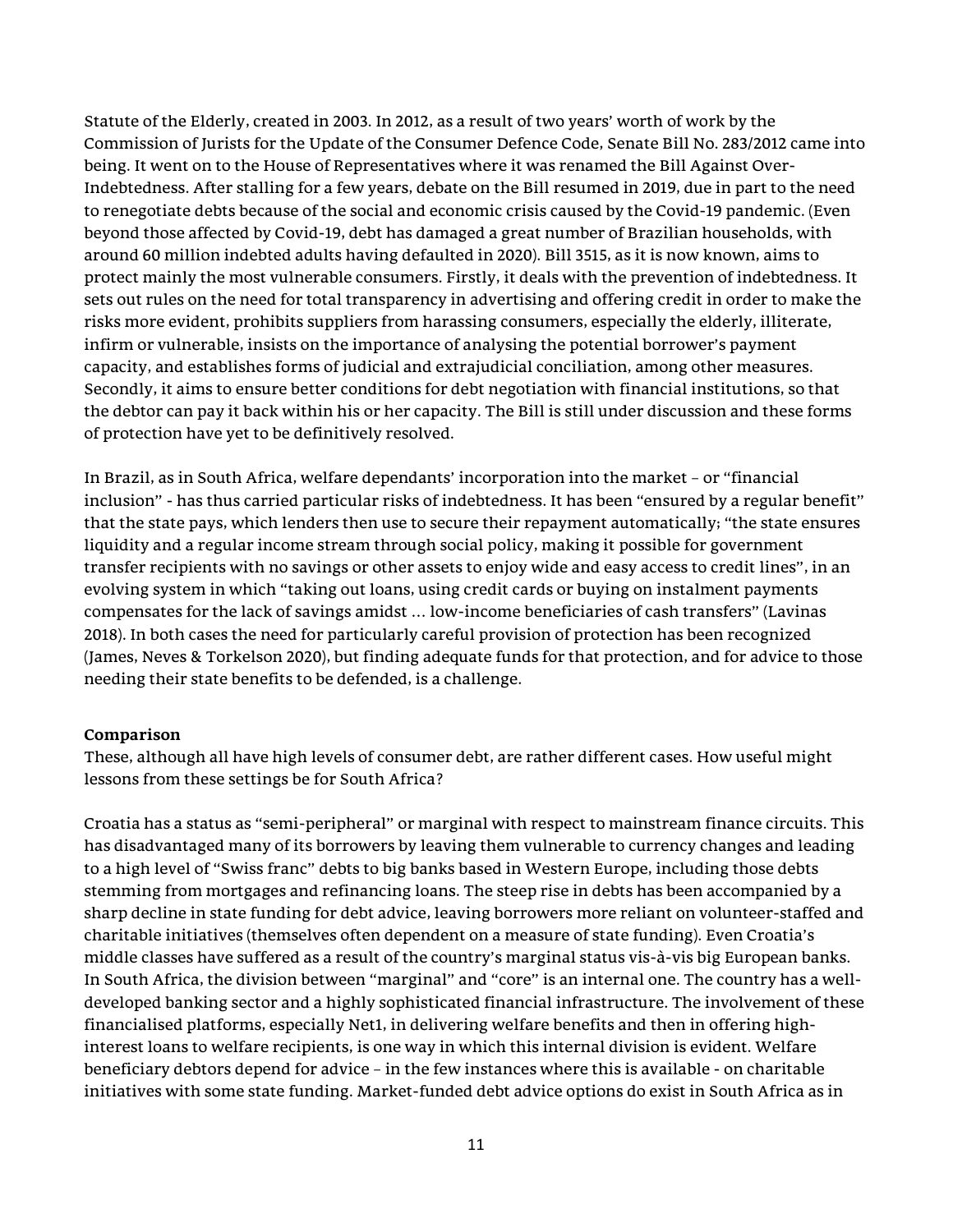Croatia, but these are aimed at salaried or waged sectors (from which repayments can be recouped and hence from which profits can be garnered) not at welfare beneficiary debtors.

Brazil might be considered the most appropriate comparator. Like South Africa it has been classified as an "upper middle-income country". Like South Africa it is characterised as having high levels of inequality (Brazil's Gini index was 0.849 and South Africa's 0.806 in 2021), with the population divided between a small group that enjoys considerable wealth and a majority that relies on low wages and/or welfare benefits. Like South Africa, those initiatives that do exist involve patchwork-style partnerships that combine *state, market* and *NGO/charitable* funding sources. Brazil has lower levels of centralisation than South Africa: many of its initiatives are undertaken at the level of individual states (with some government funding). It also seems to offer consistently higher levels of state funding to debt advice initiatives than South Africa does. Its federal initiative ENEF/AEF is reliant on partnerships that bring together business, state (particularly Department of Justice) and civil society entities, depending on their view of the importance of financial education. Whatever the levels of market buyin, these seem to be voluntaristic and dependent on the kind of "enlightened self-interest" that is often associated with corporate social responsibility.

The UK's move – at least prior to the Covid 19 pandemic – was away from **state** funding and in favour of a *market* model. This echoed its overall move to the right and away from the "big state". South Africa, in contrast, has a political-economic order that combines neoliberal with redistributive aspects (Seekings and Nattrass 2005), but its *laissez-faire* attitude towards the big financial corporations that profit from lending to the poor seems to indicate that it has been inclining – like the UK – away from the "big state". So far, so neoliberal. Would it then be possible in South Africa to have a levy-funded market mechanism that seeks to alleviate problems caused by excessive lending to householders? To collect the levy imposed on creditors and redistribute it to the providers of debt advice, the UK has depended on its financial regulator, the FCA, which has a robust bureaucracy and system of audit. In terms of institutional strength, South Africa measures up well to this, with its Financial Sector Conduct Authority (FSCA), part of whose remit is "providing financial customers and potential financial customers with financial education programs, and otherwise promoting financial literacy and financial capability".<sup>17</sup> However, there are two problems of divided administration and unstable finances that mitigate against such a move. First, South Africa's administration of debtor and consumer protection is in fact split across various ministries and regulators. In a system of divided responsibility, the credit industry and consumer protection are the responsibility of the Department of Trade, Industry and Competition (DTIC),<sup>18</sup> of which the National Credit Regulator is part, whereas the financial services industry falls under the National Treasury. Adding further complexity, different sectors have their own ombuds, some voluntary (like those for credit, banking services, and long- and short-term insurance) and others statutory (like that for financial advisors and intermediaries). Second, the credit ombud, to which banks and other lenders belong and to which they pay membership fees and which has some resemblance to the UK's levy system, has recently been beset by a loss of income. The suspension of the previous credit ombudsman on grounds of fraud led the banks to withdraw their mandate in 2019, which led to a 30% loss in the membership fees used to pay the staff that handles complaints.<sup>19</sup> Any expansion of membership or levy-style fees would presumably need to

<sup>17</sup> https://www.iob.co.za/what-is-twin-peaks/

<sup>&</sup>lt;sup>18</sup> Formerly the Department of Trade and Industry (DTI).

<sup>&</sup>lt;sup>19</sup> Interview with Howard Gabriels, Acting Credit Ombudsman, 27th November 2020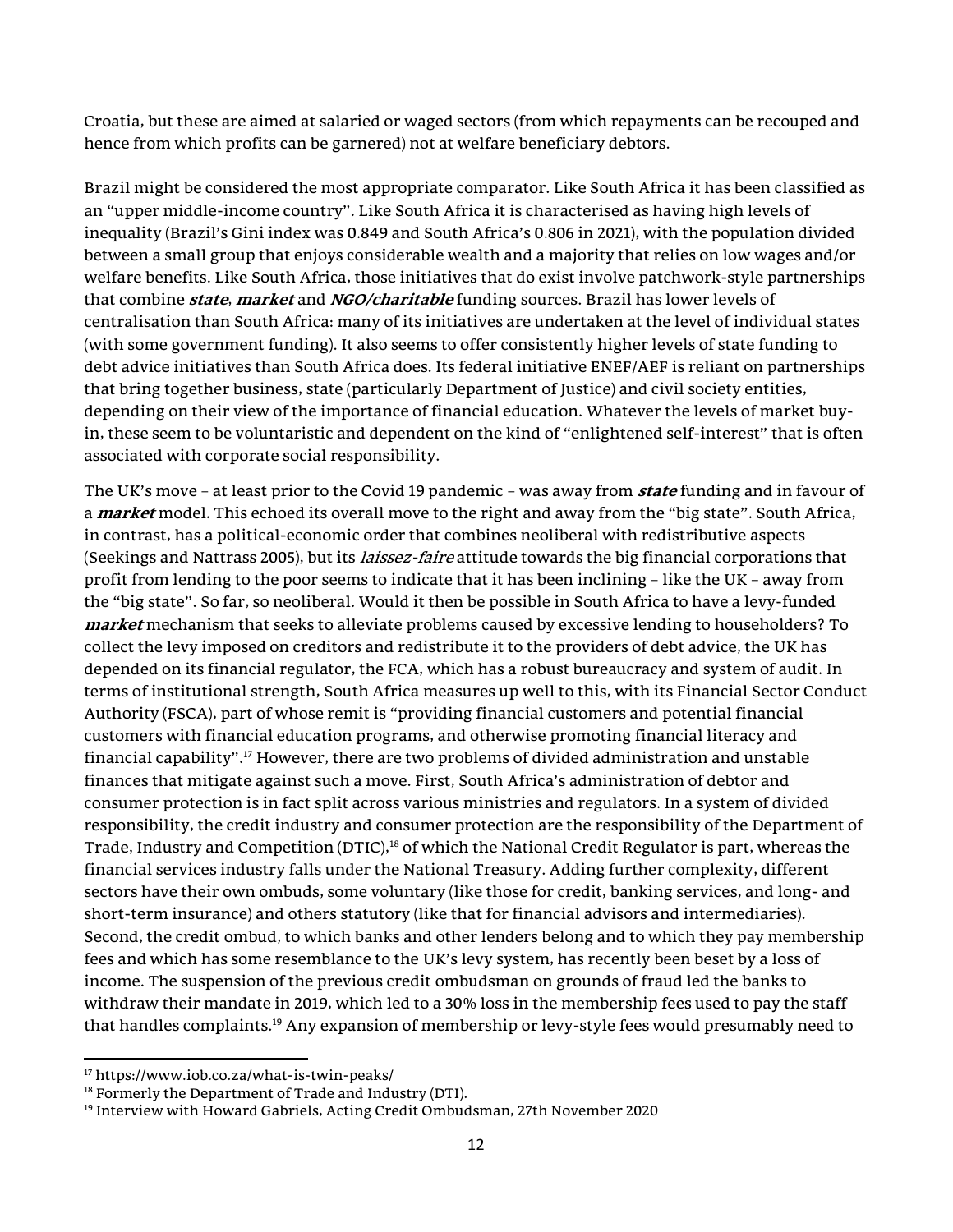be accompanied by more stringent regulation. In addition, the "cash loan", pay-day and micro-lenders that have never fallen the ombud or any other similar organisation, yet that claim to be registered with the National Credit Regulator, would need to be subjected to such regulations.

Arising from these various comparisons (and many more could be made), the following recommendations are suggested:

- 1. acknowledge that *market mechanisms* of the debtor-funded kind (as per current debt counselling) are unsuitable for debtors in the welfare-dependent population.
- 2. market mechanisms funded by creditors ("polluter pays") have some role, combined with other sources/measures. Avoid pitfalls of UK where amount levied is *insufficient* and advisers overworked; instead, attend to needs of indebted population. in respect of *market mechanisms*, consolidate regulatory arrangements via NCR/ombud, facilitate or require the reinstatement of big lenders with credit ombud, expand the remit of ombud/NCR to require proper registration of "cash loan", pay-day/micro-lenders and mandatory payment of a membership fee/levy (similar to the UK's levy) from all of them.
- 3. solicit voluntary contributions from (eg) cell-phone companies and others along corporate social responsibility lines – somewhat similar to the UK's "fair share".
- 4. Since no model is likely to work on its own, strengthen *state funding* for partnership initiatives (eg *market/charity* initiatives like the Black Sash partnership model; collaborations with credit ombud, etc.)
- 5. Since the nation-wide provision of office-based debt advice is likely unworkable, especially to welfare dependents in far-flung areas, explore the possibility of travelling road-shows, regional workshops, radio or cell-phone campaigns, etc.

In the UK, even with the full backing of the FCO bureaucracy (or perhaps *especially* with it) the levy comes with its own drawbacks: specifically that of insufficient funds, excessive audit, irksome "targets" and the like. Most trenchant of all has been the criticism that, while the levy might enable free-todebtor advice, the overriding purpose of this kind of encounter, with its Debt Management Plans, is to keep debtors in the loop so that they *do* eventually pay back. Compared with this and other marketfunded schemes, the situation of South Africa's poorest debtors, its welfare beneficiaries, remains an outlier in one important respect – and has a close resemblance to that of its counterparts in Brazil, where taking out loans is similarly encouraged for the "low-income beneficiaries of cash transfers" (Lavinas 2018). The ease with which repayments are automatically deducted from accounts, in both settings, means that any debt advice would need to take place *after* the event, something like shutting the proverbial stable door after the horse has left. Correspondingly, the advantages to the creditors who lend to those in this sector *already* exist: prior to - and independent of - advice encounters, Debt Management Plans, and the like.

In all the cases described above, facilitating debt repayment *can* be seen, at worst, as ultimately facilitating an "advantage to creditor" legal and financial culture, because it encourages low-income families to embrace and become reliant on finance while ignoring the numerous structural inequities that have led people into debt in the first place. Debt advice nonetheless remains necessary, and is an important contributor to the public good if it can help to allay individual fears and the sense of a lack of control to which the poorest debtors are subject, and if it can provide a swift gateway to insolvency for those who need it.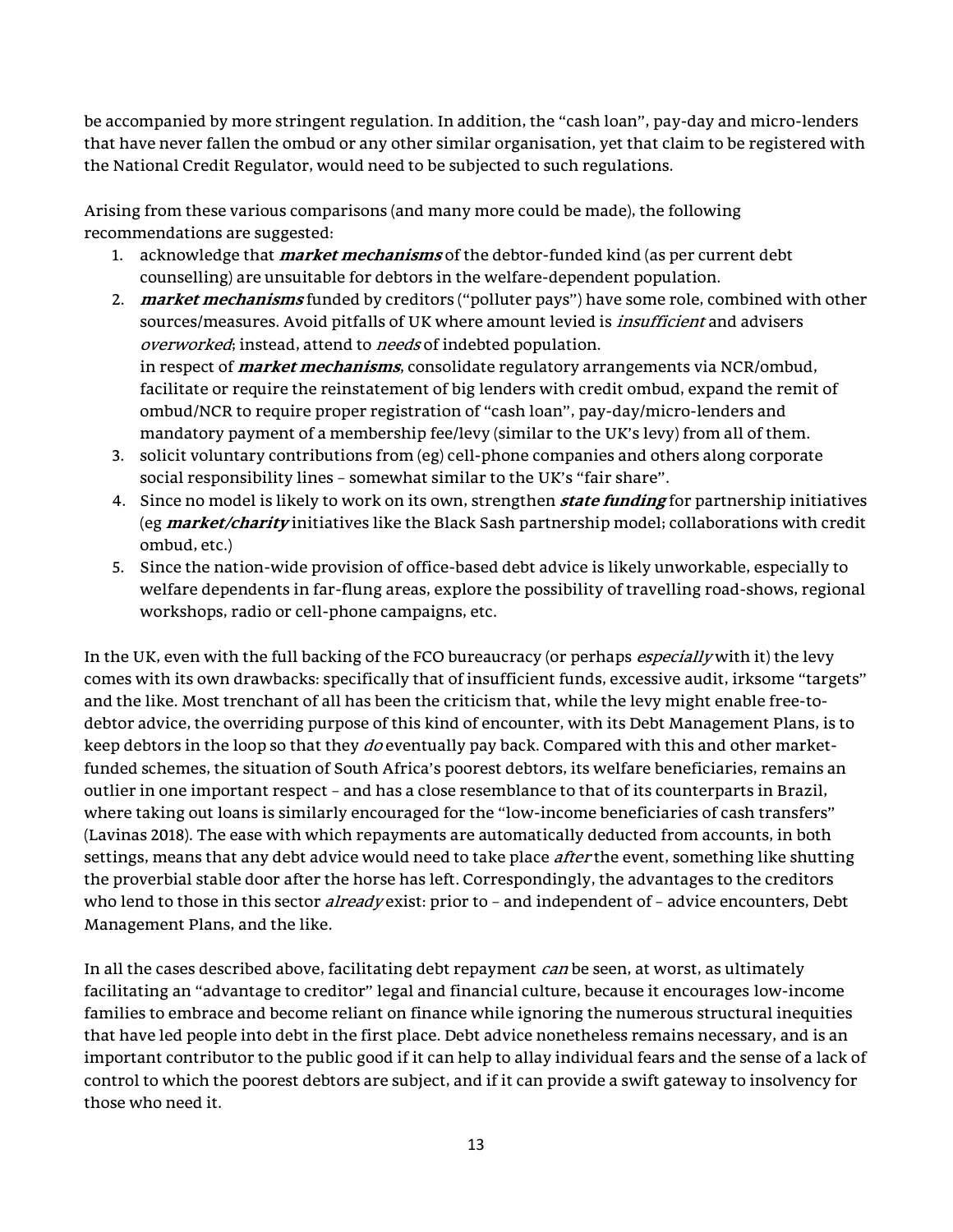#### References:

Black Sash. 2019. Submission to the Western Cape Provincial Department Standing Committee on Economic Opportunities, Tourism and Agriculture, on National Credit Amendment Bill.

Boraine, André, and Melanie Roestoff. 2002. Fresh start procedures for consumer debtors in South African bankruptcy law. International Insolvency Review 11(1): 1–11.

Coetzee, H. 2018. An opportunity for No Income No Asset (NINA) debtors to get out of check? An evaluation of the proposed debt intervention measure. Journal of Contemporary Roman-Dutch Law, Vol. 81, p. 593-611,

Davey, Ryan. 2017. Polluter pays? Understanding austerity through debt advice in the UK. Anthropology Today. 33(5)

\_\_\_\_\_. 2020. Financialised Welfare and Its Vulnerabilities: Advice, Consumer Credit, and Church-Based Charity in the UK. Ethnos https://doi.org/10.1080/00141844.2019.1687545

IFF. 2012. User Needs from Debt Advice: Individual and Stakeholder Views. https://mascdn.azureedge.net/cms/research\_feb12\_iff\_report.pdf

. 2020. https://www.i-m-a.org.uk/wp-content/uploads/dlm\_uploads/IMA-Research-Report\_Workloads-and-wellbeing-in-the-money-advice-sector-October-2020-.pdf

Farnish, Christine. 2015. Review of the Money Advice Service. https://assets.publishing.service.gov.uk/government/uploads/system/uploads/attachment\_data/file/41 4812/PU1736\_MAS\_review\_document\_19\_March.pdf

Fernandes, Viviane Marinho. 2020. Debts, interest rates and justice: conciliation hearings between consumers and financial institutions. Unpublished paper presented at (online) EASA conference, Lisbon.

FSA. 2010a. Consultation paper 10/24. Regulatory fees and levies: Policy proposals for 2011/12. https://webarchive.nationalarchives.gov.uk/20121119152627/http:/www.fsa.gov.uk/pubs/cp/cp10\_24.pdf

\_\_\_\_. 2010b. Consultation paper CP11/2. Regulatory fees and levies: Rates proposals 2011/12 https://webarchive.nationalarchives.gov.uk/20121119120120/http:/www.fsa.gov.uk/pubs/cp/cp11\_02.pdf

HM Treasury. The Governments' Response to the independent review of the Money Advice Service. https://assets.publishing.service.gov.uk/government/uploads/system/uploads/attachment\_data/file/41 5008/PU1758\_MAS\_Review\_response.pdf

Genesis. 2019. An independent impact assessment of the National Credit Act Amendment Bill, 2018. South Africa: Department of Trade and Industry.

James, Deborah. 2015. Money from Nothing: aspiration and indebtedness in South Africa Stanford: Stanford University Press.

James, Deborah, David Neves & Erin Torkelson. 2020. Social Grants: Challenging Reckless Lending in South Africa. Cape Town: The Black Sash.